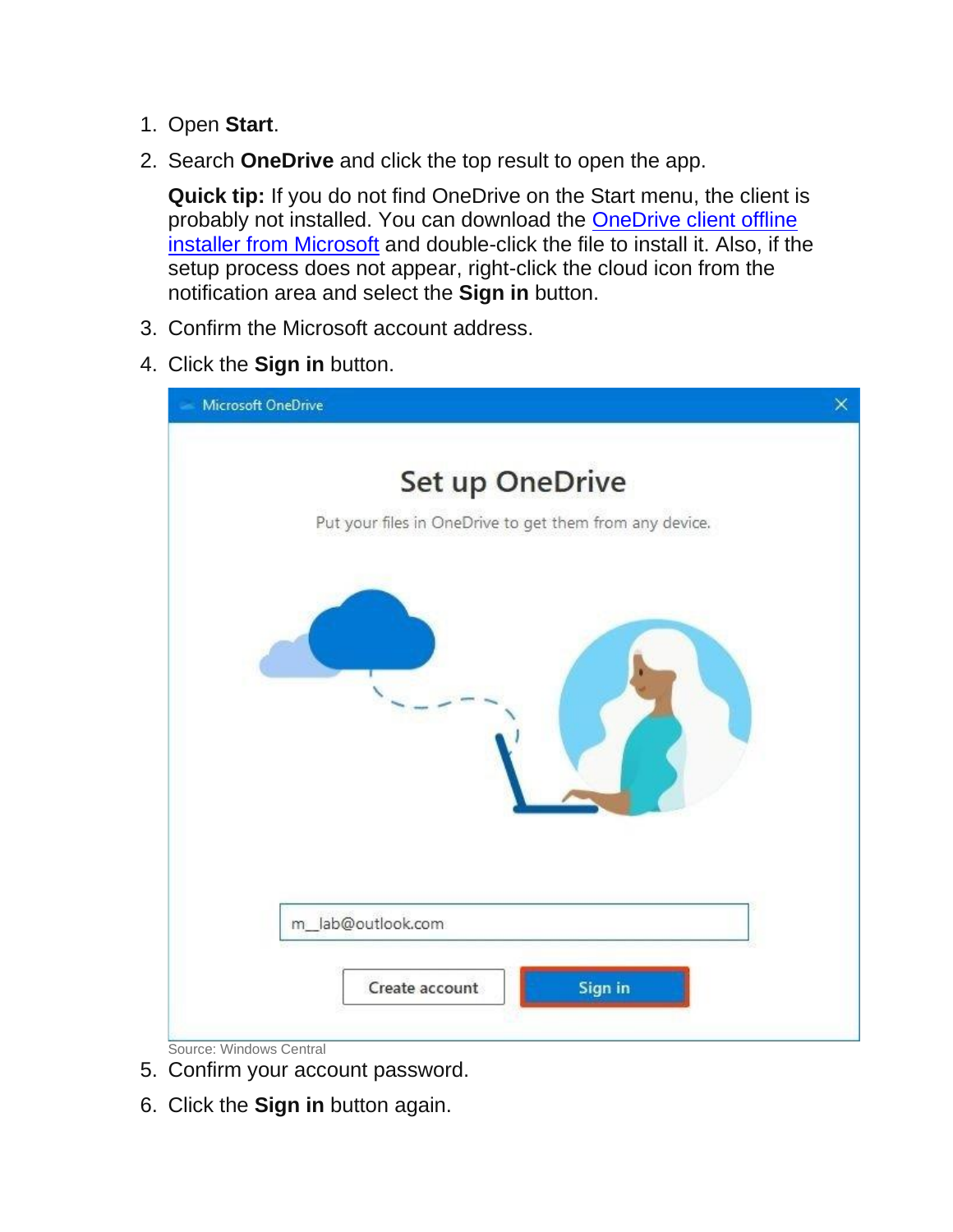7. (Optional) Click the **Change location** option to specify a different folder to store the cloud files. (Usually, the default location is recommended.)





- 8. Click the **Next** button.
- 9. (Optional) Clear the **Desktop**, **Documents**, and **Pictures** selections.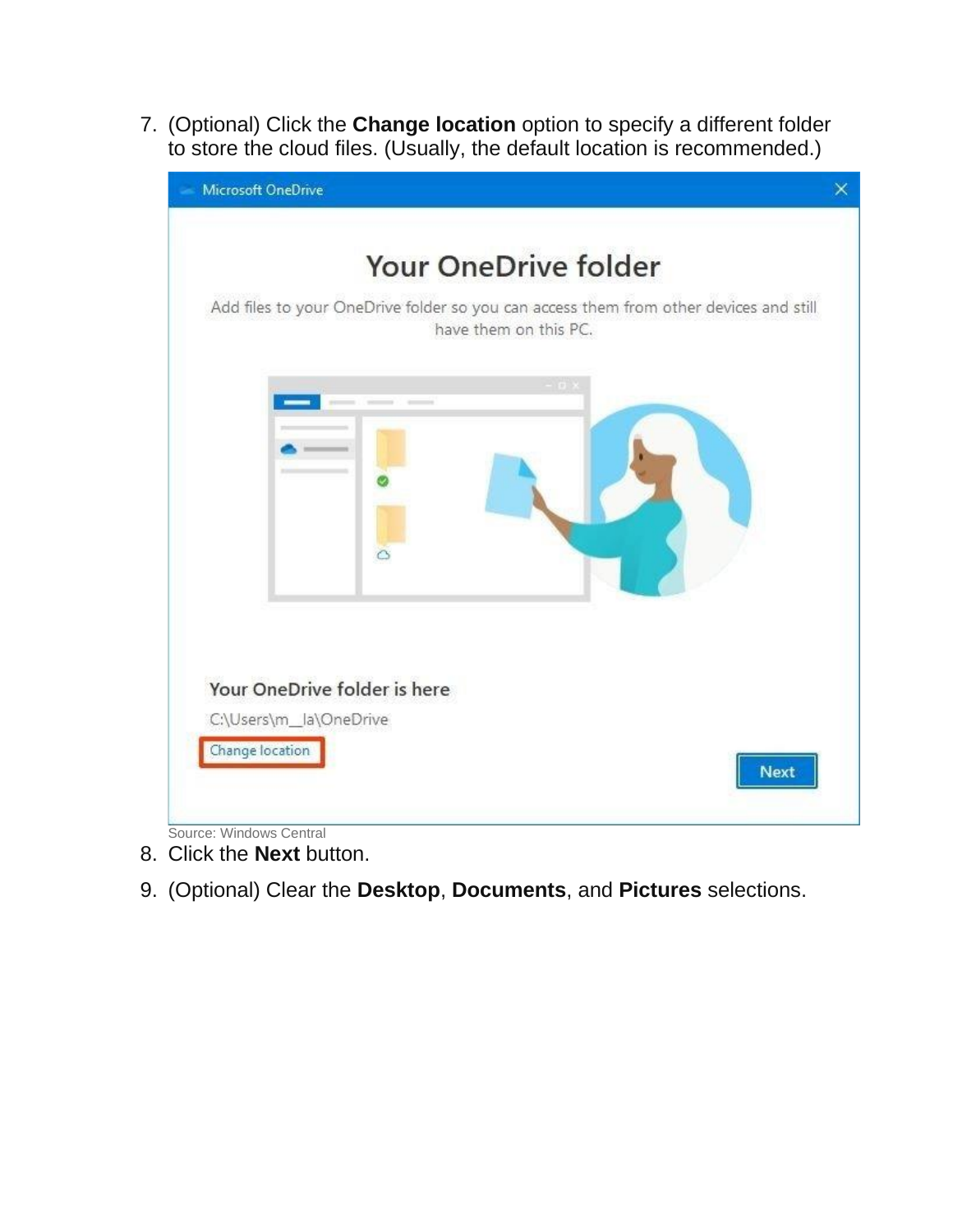

Source: Windows Central

**Quick note:** OneDrive offers the ability to back up your system profile folders. Although it is recommended to use this option, you may not have enough space to upload all your files if you have the free version of the service. If this is the case, skip this option until you sign up for a subscription plan. You can always access the backup settings from the **Backup** tab in the OneDrive settings.

- 10. Click the **Skip** button (or **Continue** button).
- 11. Click the **Not now** button.
- 12. Click the **Next** button.
- 13. Click the **Next** button again.
- 14. Click the **Next** button one more time.